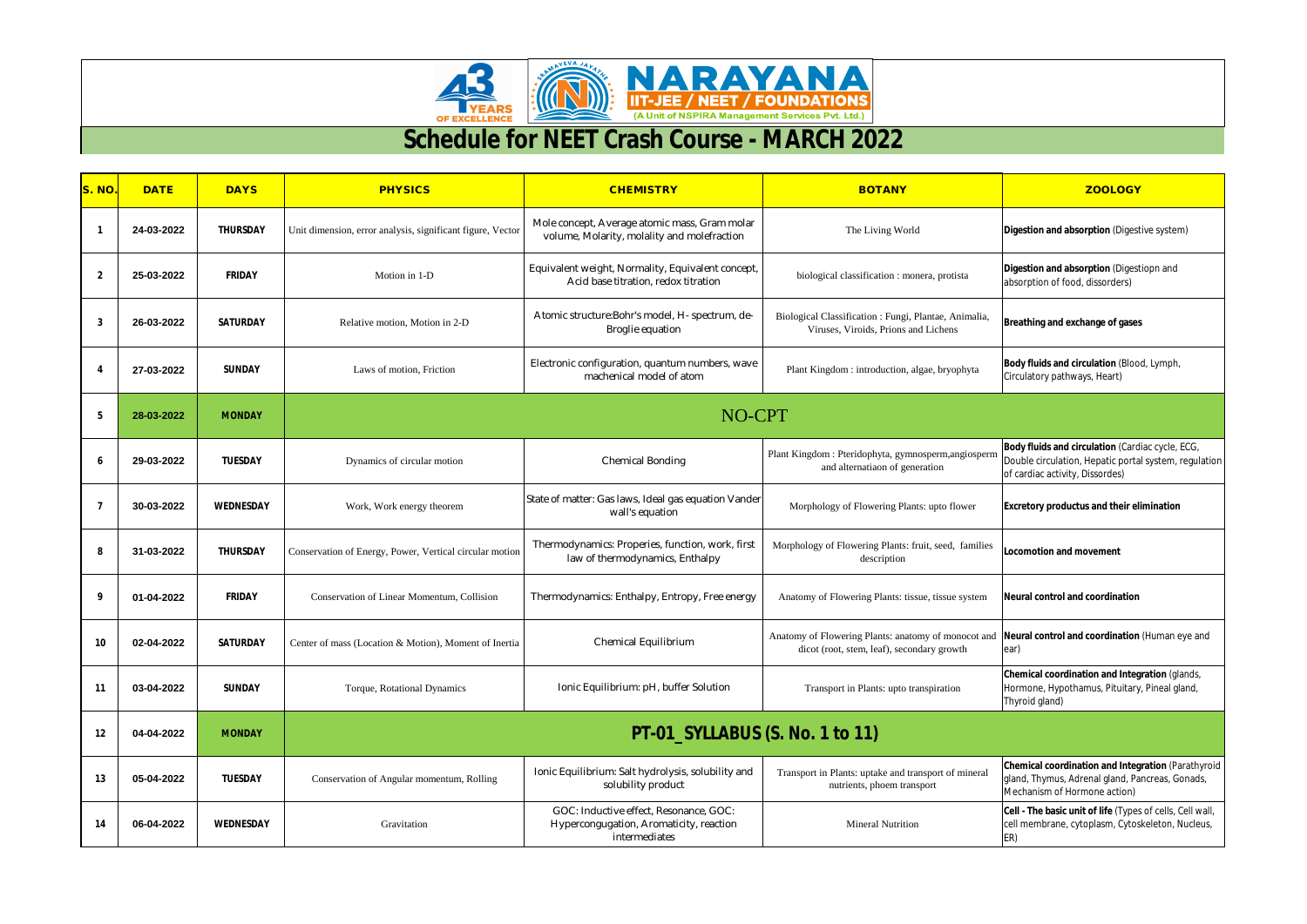| S. NO. | <b>DATE</b> | <b>DAYS</b>      | <b>PHYSICS</b>                                                                                                                         | <b>CHEMISTRY</b>                                       | <b>BOTANY</b>                                                                                                                                    | <b>ZOOLOGY</b>                                                                                            |
|--------|-------------|------------------|----------------------------------------------------------------------------------------------------------------------------------------|--------------------------------------------------------|--------------------------------------------------------------------------------------------------------------------------------------------------|-----------------------------------------------------------------------------------------------------------|
| 15     | 07-04-2022  | <b>THURSDAY</b>  | Fluid statics & Dynamics                                                                                                               | Isomerism: structural and stereo                       | Photosynthesis:<br>Upto Chemiosmotic hypothesis                                                                                                  | Cell - The basic unit of life (Mitochondria, Plastids,<br>Golgi apparatus, Lysosome, Centrosome, Vacuole) |
| 16     | 08-04-2022  | <b>FRIDAY</b>    | Elasticity, Viscocity                                                                                                                  | Alkane, Alkene                                         | Photosynthesis: Where are the<br>ATP and NADPH2 used ? to<br>Factors affecting photosynthesis                                                    | Biomolecules (Metabolites, Carbohydrates, Fats,<br>Amnio acids)                                           |
| 17     | 09-04-2022  | <b>SATURDAY</b>  | Surface tension, Calorimetry                                                                                                           | Alkene reactions                                       | Respiration in<br>Plants                                                                                                                         | Biomolecules (Proteins, Nucleic acids, Enzymes)                                                           |
| 18     | 10-04-2022  | <b>SUNDAY</b>    | Thermal expansion, Heat transfer                                                                                                       | Alkynes, EAS                                           | Plant growth and development : upto Development                                                                                                  | Cell cycle and cell division (Cell cycle, Meiosis-I)                                                      |
| 19     | 11-04-2022  | <b>MONDAY</b>    |                                                                                                                                        | PT-02_SYLLABUS (60%, S. No. 13 to 18 + 40% Cumulative) |                                                                                                                                                  |                                                                                                           |
| 21     | 12-04-2022  | <b>TUESDAY</b>   | Kinetic theory of gases, Thermodynamics                                                                                                | Alkyl halide preparation                               | Plant growth and development : plant growth regulators,<br>photoperiodism, vernalisation                                                         | Cell cycle and cell division (Meiosis-II, Mitosis)                                                        |
| 21     | 13-04-2022  | <b>WEDNESDAY</b> | <b>SHM</b>                                                                                                                             | Alkyl halides: Reaction                                | Reproduction in Organisms                                                                                                                        | <b>Structural Organisation in Animals (Epithelial</b><br>tissue, Connective tissue)                       |
| 22     | 14-04-2022  | <b>THURSDAY</b>  | Wave 1 (General equation of wave, Wave in a string,<br>intensity of wave, Standing wave, transverse vibration of<br>string, Sonometer) | Alcohol                                                | Sexual reproduction in Flowering Plants : Upto<br>Outbreeding devices                                                                            | <b>Structural Organisation in Animals (Muscular</b><br>tissue, Neural tissue)                             |
| 23     | 15-04-2022  | <b>FRIDAY</b>    | Wave 2 (Beats, Speed of sound, Organ pipes, Loudness<br>level, Dopplers effect)                                                        | Ethers, phenol                                         | Sexual Reproduction in Flowering Plants : Pollen pistil<br>interaction to Apomixis and Polyembryony                                              | <b>Structural Organisation in animals (Cockroach)</b>                                                     |
| 24     | 16-04-2022  | <b>SATURDAY</b>  | Wave optics                                                                                                                            | carbonyl compound                                      | Principle of Inheritance and Variations: mendels law,<br>inheritance of one gene, inheritance of two genes,<br>polygenic inheritance, pleiotropy | <b>Reproduction in Organism</b>                                                                           |
| 25     | 17-04-2022  | <b>SUNDAY</b>    | Reflection from plane & spherical surface                                                                                              | aldol condensation, cannizzaro reaction.               | Principle of inheritance and Variations: Sex<br>Determination, Genetic Disroders, mutation                                                       | Human Reproduction (Male reproductive system,<br>Spermatogenesis)                                         |
| 26     | 18-04-2022  | <b>MONDAY</b>    |                                                                                                                                        | PT-04_SYLLABUS (60%, S. No. 21 to 25 + 40% Cumulative) |                                                                                                                                                  |                                                                                                           |
| 27     | 19-04-2022  | <b>TUESDAY</b>   | Refraction from plane surface, Prism, TIR                                                                                              | Craboxylic acid derivatives                            | Molecular basis of inheritance<br>: Upto Machinery and Enzymes of<br>DNA replication                                                             | Human Reproduction (Female reproductive system,<br>Menstrual cycle and Oogenesis)                         |
| 28     | 20-04-2022  | <b>WEDNESDAY</b> | Lens, Optical instruments                                                                                                              | Amines                                                 | Molecular Basis of Inheritance:<br>Transcription to The lac operon                                                                               | Human Reproduction (Fertilisation, Implantation,<br>Parturition, Lactation)                               |
| 29     | 21-04-2022  | <b>THURSDAY</b>  | Coulomb's law, Electric field, Gauss theorem                                                                                           | Carbohydrates and amino acids                          | Molecular Basis of Inheritance : Human Genome Projec<br>& DNA Fingerprinting                                                                     | <b>Reproductive health</b>                                                                                |
| 30     | 22-04-2022  | <b>FRIDAY</b>    | Electric potential & Potential energy                                                                                                  | Electrochemistry                                       | Strategies for Enhancement in Food<br>Production                                                                                                 | <b>Evolution</b> (Theories of origin of life, evidences of<br>evolution)                                  |

| <b>ZOOLOGY</b>                                                                                                   |
|------------------------------------------------------------------------------------------------------------------|
| <b>Cell - The basic unit of life</b> (Mitochondria, Plastids,<br>Golgi apparatus, Lysosome, Centrosome, Vacuole) |
| <b>Biomolecules</b> (Metabolites, Carbohydrates, Fats,<br>Amnio acids)                                           |
| <b>Biomolecules</b> (Proteins, Nucleic acids, Enzymes)                                                           |
| <b>Cell cycle and cell division</b> (Cell cycle, Meiosis-I)                                                      |

|     | <b>Human Reproduction</b> (Fertilisation, implantat<br>Parturition, Lactation) |
|-----|--------------------------------------------------------------------------------|
| ect | <b>Reproductive health</b>                                                     |
|     |                                                                                |